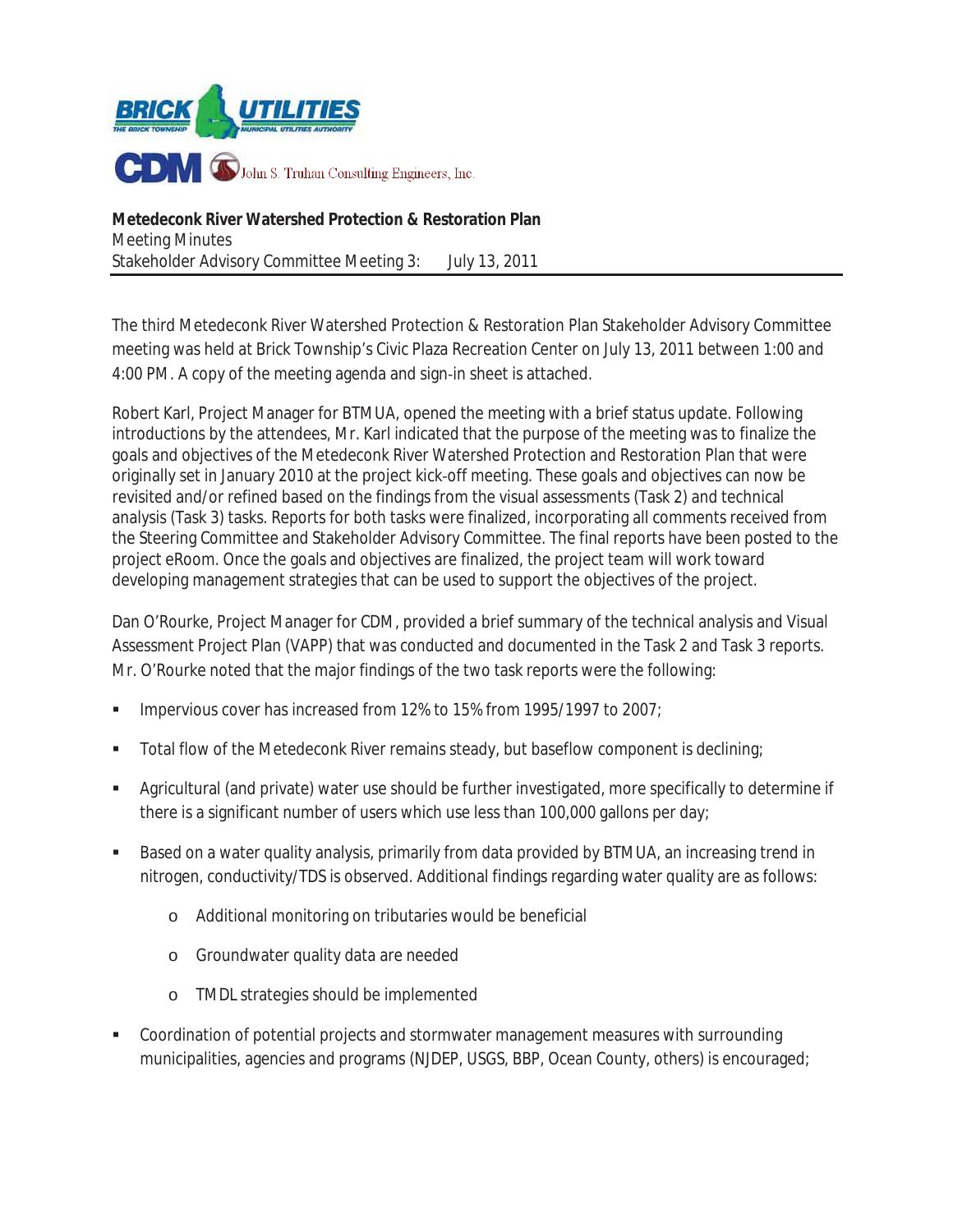- Maintenance of stormwater management infrastructure is of concern and ordinances vary between townships;
	- o There is an abundance of antiquated stormwater infrastructure.
- Funding mechanisms for maintenance of stormwater infrastructure should be identified;
	- o Stormwater maintenance programs should be developed and implemented.
- Expansion of sanitary sewers should be encouraged in areas served by old/failing septic;
- In general, all municipalities have implemented required stormwater plans and ordinances;
- Impervious cover continues to increase and LID development should be implemented to the fullest extent practical;
- Riparian buffers are in decent shape, though there are opportunities for restoration in some areas;
- Smaller tributaries are more sensitive to local development and runoff than larger river branches;
- Very few obvious pollution sources identified in the stream visual assessments;
- Trash and floatables is a major problem and numerous cases of dumping have been documented;
- Lakes are suffering from problems with water quality, sedimentation and nuisance aquatic plant growth - lake management/restoration would be beneficial; and
- Addressing stormwater-related problems should be a high priority

Following a review of the major findings, Dr. Mark Maimone, the Project Director from CDM, lead a discussion on the goals and objectives of the plan. The original goals and objectives were revisited individually and the Stakeholders were asked if they should remain as originally documented or if they should be refined. Refinements/suggestions from the project Steering Committee were included and agreed upon or altered by the Stakeholder Committee as appropriate.

The final goals and objectives that resulted from this meeting's discussion are attached.

The meeting closed with an announcement that the final goals and objectives will be e-mailed to the Stakeholder Advisory Committee. The committee will have time to review the final goals and objectives and a brief period of time will be allotted to make any last and final refinements. The next meeting will involve a summary of the management strategies that will be developed in accordance with the goals and objectives for the plan.

A copy of the presentation given at this meeting has been posted to the project eRoom.

cc: Stakeholder Advisory Committee Distribution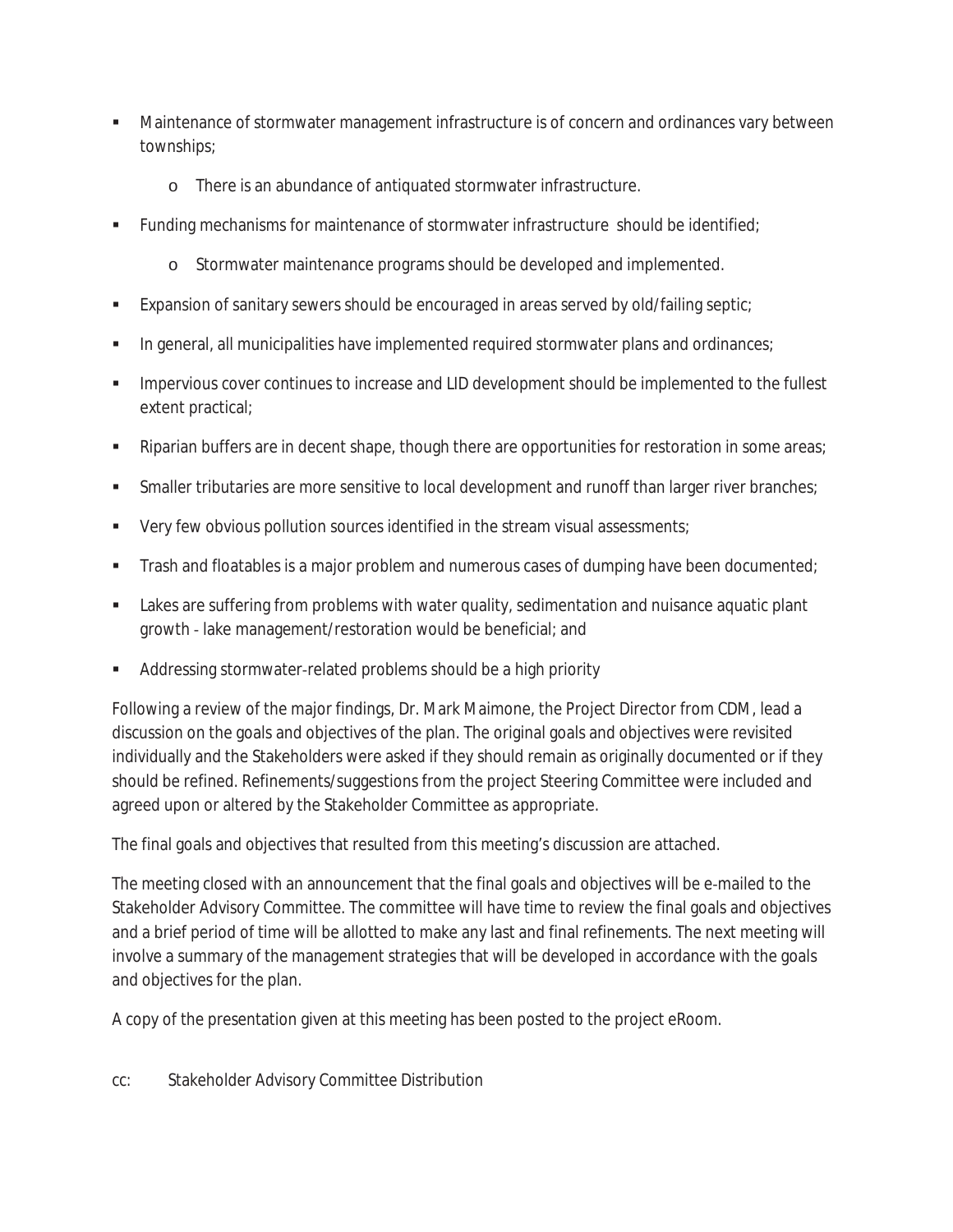#### **Final Goals and Objectives for the Development of a Metedeconk River Watershed Protection Restoration Plan**

| Goal           |                                                                                                                | Objective                                                                                                                                                                                                                                                         |  |  |
|----------------|----------------------------------------------------------------------------------------------------------------|-------------------------------------------------------------------------------------------------------------------------------------------------------------------------------------------------------------------------------------------------------------------|--|--|
| 1              | Provide a sustainable<br>water supply to the human<br>population while<br>maintaining natural water<br>regimes | Improve natural freshwater flows                                                                                                                                                                                                                                  |  |  |
|                |                                                                                                                | Promote water conservation and implement water re-use demonstration projects (i.e., fully<br>functioning with educational components) on priority properties (e.g., golf-courses and other<br>public facilities)                                                  |  |  |
| $\overline{2}$ | <b>Maintain Category 1</b><br>designation and eliminate<br>water quality impairments                           | Reduce stormwater flow via implementation of projects on public and/or priority facilities<br>and redevelopment projects                                                                                                                                          |  |  |
|                |                                                                                                                | Reduce nitrogen, phosphorus, pathogens, tds and tss                                                                                                                                                                                                               |  |  |
|                |                                                                                                                | Implement TMDLs (reference current 303d list and develop priority implementation schedule<br>with NJDEP and USEPA)                                                                                                                                                |  |  |
|                |                                                                                                                | Prevent habitat loss and support habitat restoration within riparian buffers to preserve and<br>improve regional biodiversity                                                                                                                                     |  |  |
|                |                                                                                                                | Address data gaps for groundwater and tributary water quality within the Metedeconk River<br>watershed                                                                                                                                                            |  |  |
|                |                                                                                                                | Protect and restore critical wildlife habitat and natural lands identified by NJDEP, Trust for<br>Public Land, Rutgers University, Ocean County Natural Lands Trust and others (e.g., riparian<br>areas, forested areas, etc.)                                    |  |  |
|                |                                                                                                                | Minimize health risks to recreational contact water users from pathogens (i.e., make<br>pathogen-impaired waters a priority for TMDL implementation)                                                                                                              |  |  |
|                |                                                                                                                | Improve soil health for biological, chemical, and physical function; implement demonstration<br>projects on public and/or priority properties                                                                                                                     |  |  |
|                |                                                                                                                | Identify multiple sources of funding for implementation of the plan                                                                                                                                                                                               |  |  |
|                | Support the health of the<br><b>Barnegat Bay</b>                                                               | Reduce nitrogen, phosphorus, pathogens and tss                                                                                                                                                                                                                    |  |  |
| 3              |                                                                                                                | Reduce stormwater runoff to the bay                                                                                                                                                                                                                               |  |  |
|                |                                                                                                                | Improve passive recreational access                                                                                                                                                                                                                               |  |  |
|                |                                                                                                                | Protect natural shoreline buffers and open space; implement buffer setback                                                                                                                                                                                        |  |  |
| 4              | Improve the water quality<br>of watershed lakes                                                                | Reduce pathogen and phosphorus inputs                                                                                                                                                                                                                             |  |  |
|                |                                                                                                                | Address invasive plant species (i.e., identify priority species and develop management plans)<br>and sediment accumulation (e.g., reduce stormwater runoff and protect shoreline buffers)                                                                         |  |  |
| 5              | <b>Promote Education and</b><br><b>Outreach Regarding</b><br>Watershed Impacts from<br>Growth                  | Enlist involvement and support of all levels of government, specifically municipal and/or<br>county planning and zoning boards and environmental commissions, stormwater<br>coordinators, DPWs, etc., for sustained effectiveness in managing watershed resources |  |  |
|                |                                                                                                                | Identify and encourage Low Impact Development standards appropriate for the Metedeconk<br>basin                                                                                                                                                                   |  |  |
|                |                                                                                                                | Promote cooperation among the development community, such as board of realtors, shore<br>builders assoc., etc., involved in watershed development                                                                                                                 |  |  |
|                |                                                                                                                | Promote cooperation among various regulatory agencies involved in watershed resources<br>and development                                                                                                                                                          |  |  |
|                |                                                                                                                | Support Smart Growth standards and promote municipal participation in Sustainable NJ                                                                                                                                                                              |  |  |
|                |                                                                                                                | Support open space planning and preservation (work with towns and Green Acres to develop<br>a plan for headwater protection)                                                                                                                                      |  |  |
|                |                                                                                                                | Work in concert with the Barnegat Bay Partnership and other organizations involved in<br>education and outreach to: (1) expand the public's understanding of the watershed, (2)                                                                                   |  |  |
|                |                                                                                                                | encourage public participation and support of improving watershed health, and (3) promote                                                                                                                                                                         |  |  |
|                |                                                                                                                | public involvement in restoration activities.<br>Increase public understanding of the Metedeconk watershed and the role the public plays in                                                                                                                       |  |  |
|                |                                                                                                                | its health                                                                                                                                                                                                                                                        |  |  |
|                |                                                                                                                | Involve stakeholders in defining problems, objectives and solutions                                                                                                                                                                                               |  |  |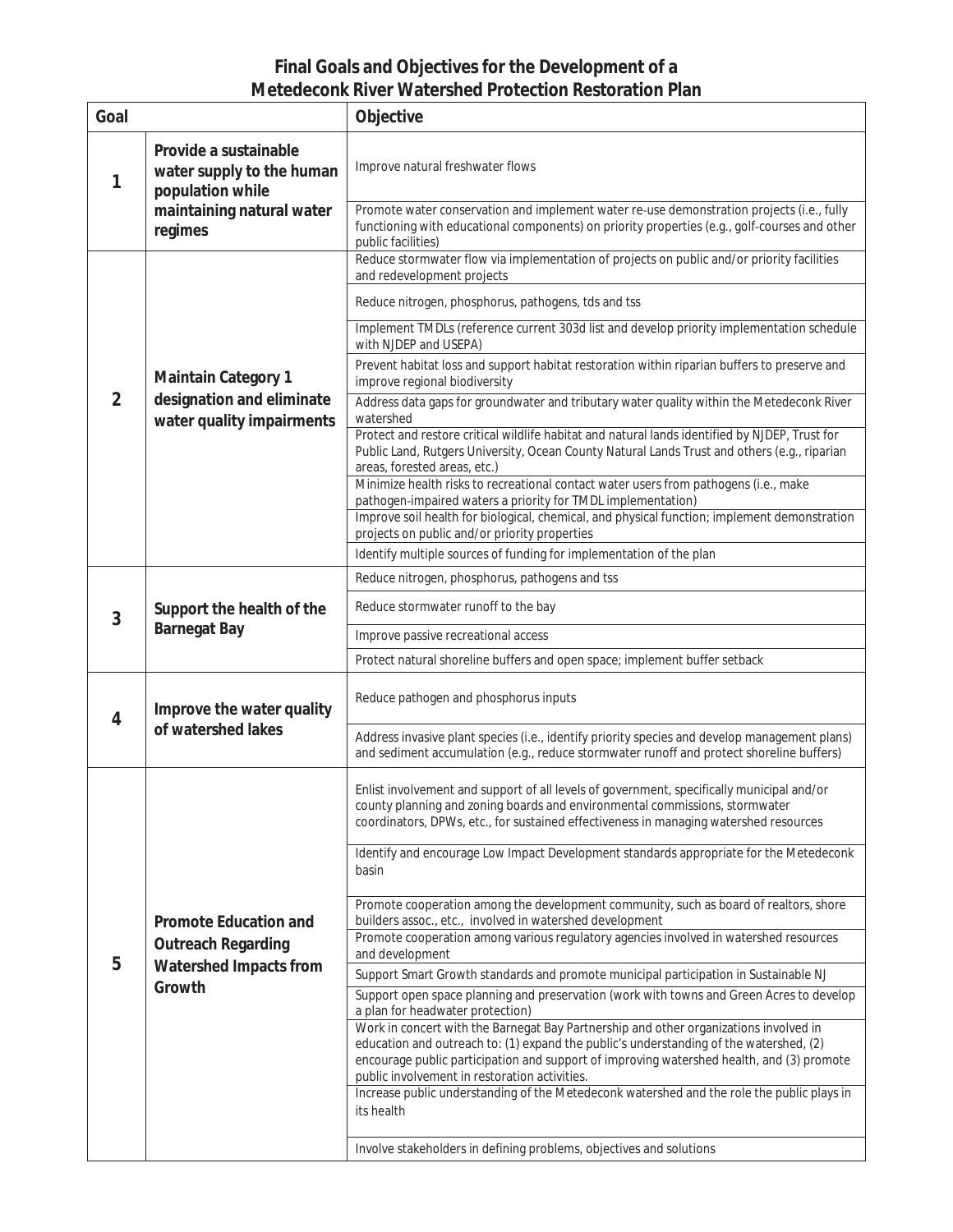## **Metedeconk River Watershed Protection & Restoration Plan**

# **Stakeholder Advisory Committee Meeting**

# **Brick Township Civic Plaza Recreation Center**

**July 13, 2011** 

### **AGENDA**

| $1:00 - 1:15$ pm | Introductions <i>(BTMUA)</i>                         |
|------------------|------------------------------------------------------|
| $1:15 - 1:45$ pm | Summary of project Task $2 \& 3$ findings (CDM)      |
| $1:45 - 3:45$ pm | Watershed plan goals and objectives discussion (CDM) |
| $3:45 - 4:00$ pm | Wrap up and next steps (BTMUA/CDM)                   |